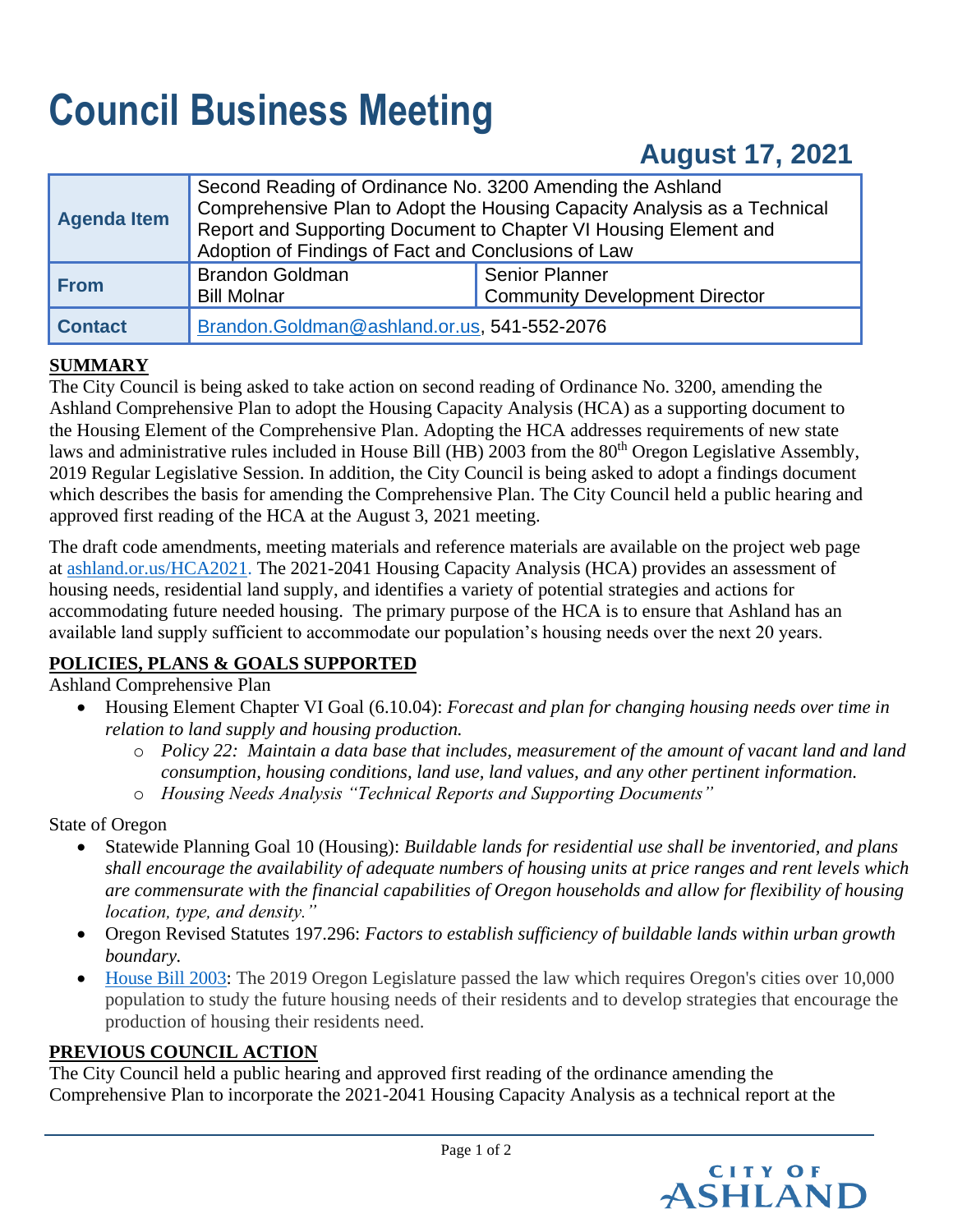August 3, 2021 meeting. The City Council received a project update at the May 17, 2021 Study Session.

# **BACKGROUND AND ADDITIONAL INFORMATION**

The City Council is being asked to adopt a findings document which describes the basis for amending the Comprehensive Plan. Specifically, the findings document addresses the City of Ashland approval criteria for a legislative amendment in AMC 18.5.9.020.B, the applicable Ashland Comprehensive Plan and other City policies, and the Statewide Planning Goals. The findings document is required to be submitted with the ordinance amending the Comprehensive Plan code to the Oregon Department of Land Conservation and Development (DLCD).

On January 21, 2021, the Planning Commission and Housing and Human Services Commission held a joint Study Session to review initial assumptions and conclusions presented by EcoNorthwest relating to the land supply and projected housing needs. The Planning Commission held a Study Session on the HCA on March 23, 2021. The Housing and Human Services Commission met on March 25, 2021, to further discuss the draft analysis and housing strategies presented for consideration. The Housing and Human Services Commission (HHSC) reviewed the final draft of the HCA at their regular meeting on June 24, 2021 and forwarded their recommendations to the Planning Commission and City Council. The Planning Commission reviewed the final draft of the HCA at their regular meeting on July 13, 2021 and forwarded their recommendation to the City Council.

The attached [Staff Report for Planning Action PA-L-2021-00011](https://www.ashland.or.us/SIB/files/PA_L_2021-00011_Staff_Report(1).pdf) provides additional information relating to prior public involvement, and the legislative amendment procedures for adoption of the report into the Ashland Comprehensive Plan.

# **FISCAL IMPACTS**

Adoption of Ordinance No. 3200, amending the Comprehensive Plan to incorporate the Housing Capacity Analysis as a technical report, will have no fiscal impact upon the City.

# **RECOMMENDATIONS**

Staff recommends approval of Ordinance No. 3200 adopting the 2021-2041 Housing Capacity Analysis as recommended by the Housing and Human Services Commission and Planning Commission, and approval of the Findings of Fact and Conclusions of Law.

# **ACTIONS, OPTIONS & POTENTIAL MOTIONS**

A motion for approval of second reading of the ordinance, and for approval of the findings document is included below.

**1. Motion for Approval of Ordinance**

I move to approve Second Reading of Ordinance No. 3200, which is titled, "An Ordinance Amending the City of Ashland Comprehensive Plan to Adopt the Housing Capacity Analysis as a Supporting Document to the Housing Element of the Comprehensive Plan." AND

#### **2. Motion for Approval of Findings of Fact** I move to approve the Findings of Fact and Conclusions of Law document dated August 17, 2021.

# **ATTACHMENTS**

Attachment 1: Ordinance No. 3200 – adopting the 2021-2041 Housing Capacity Analysis Attachment 2: Findings of Fact and Conclusions of Law (Findings\_PA-L-2021-00011\_08172021) Exhibit A - [Technical Reports and Supporting Documents](https://www.ashland.or.us/SIB/files/Exhibit_A_Technical_Support_Documents.pdf) Exhibit B [-2021 Housing Capacity Analysis](https://www.ashland.or.us/SIB/files/Exhibit_B_HCA_Report%26Appendicies.pdf) (full Report including Appendices)

- Appendix A [Housing Strategies](https://www.ashland.or.us/SIB/files/AppendixA_HCA_Housing_Stradegies.pdf)
- Appendix B [BLI \(approved in 2019\)](https://www.ashland.or.us/SIB/files/AppendixB_HCA_BLI.pdf)
- Appendix  $C BLI$  Summary

[Staff Report for Planning Action PA-L-2021-00011](https://www.ashland.or.us/SIB/files/PA_L_2021-00011_Staff_Report(1).pdf)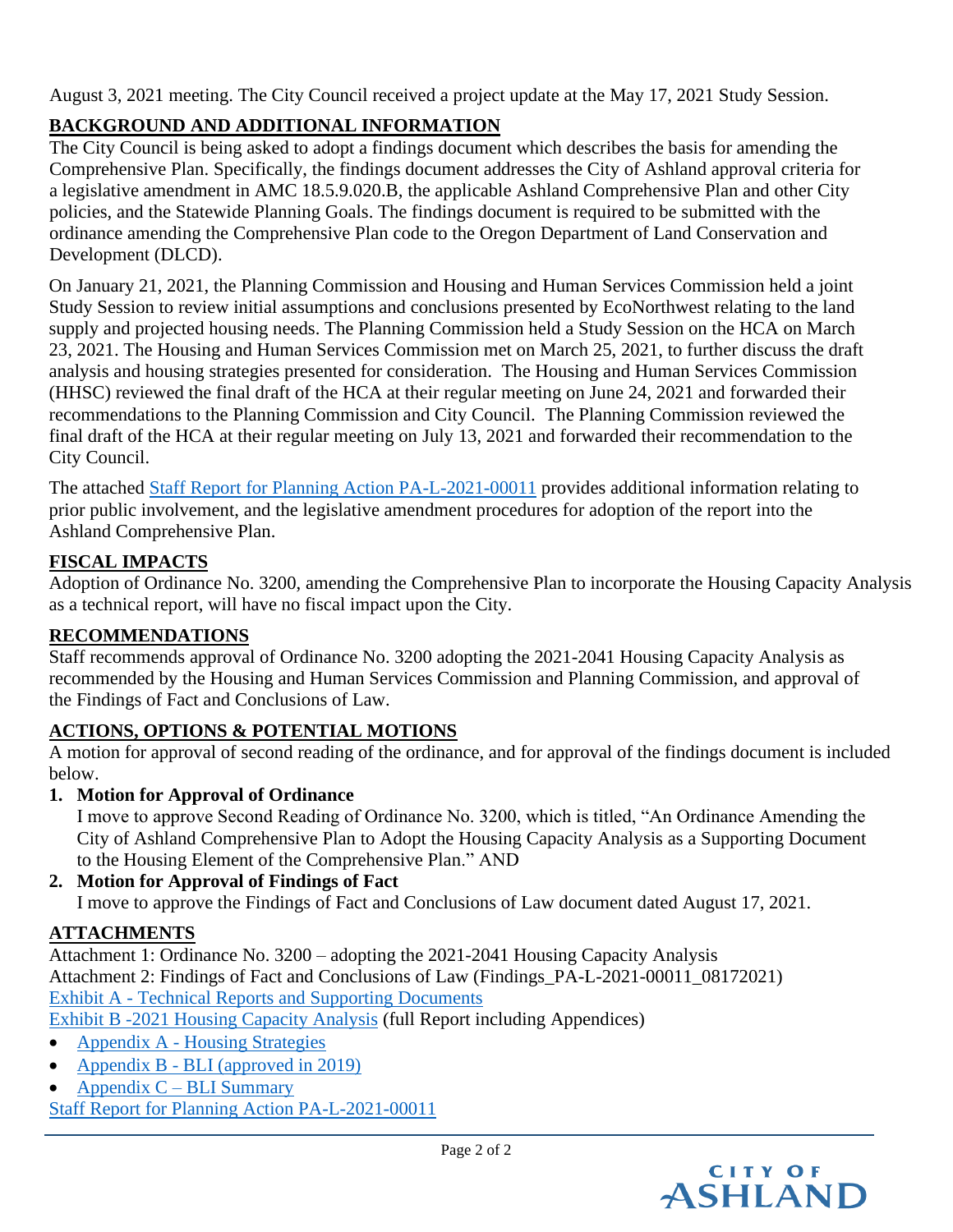# **ORDINANCE NO. 3200**

# **AN ORDINANCE AMENDING THE CITY OF ASHLAND COMPREHENSIVE PLAN TO ADOPT THE HOUSING CAPACITY ANALYSIS AS A SUPPORTING DOCUMENT TO THE HOUSING ELEMENT OF THE COMPREHENSIVE PLAN**

Annotated to show deletions and additions to the Ashland Municipal Code sections being modified. Deletions are **bold lined through**, and additions are **bold underlined.**

8 9 10 11 12 13 **WHEREAS,** Oregon Statewide Planning Goal 10, Housing, requires all local governments to "provide for the housing needs of citizens of the state," and specifically to "encourage the availability of adequate numbers of needed housing units at price ranges and rent levels which are commensurate with the financial capabilities of Oregon households and allow for flexibility of housing location, type and density" through a specific element within their Comprehensive Plans; and

14 **WHEREAS,** in 2012, the City of Ashland passed Ordinance No. 3085 adopting a Housing

15 Needs Analysis which reflected the then projected housing need in comparison to the supply of

16 developable land within the Ashland City Limits and Urban Growth Boundary based upon

17 specific land classifications and constraints to development according to the Buildable Lands

18 Inventory adopted in 2011; and

19 **WHEREAS,** in 2020, the City of Ashland passed Resolution No. 2020-01 updating and adopting

20 21 the 2019 Buildable Lands Inventory as a technical supporting document to the Comprehensive Plan in compliance with ORS 197.296(2); and

22 **WHEREAS,** the 2019 Oregon Legislature passed House Bill 2003 which requires Oregon cities

23 with a population of over 10,000 to study the future housing needs of their residents and to

24 develop strategies that encourage the production of housing for their residents; and

25 **WHEREAS ,** in 2019 the Oregon Department of Land Conservation and Development (DLCD)

26 made technical assistance grants available for cities to update housing needs analysis; and

- 27 **WHEREAS,** the City of Ashland qualified for, and received, technical assistance to update the
- 28 City's 2012 Housing Needs Analysis in the preparation of the 2021 Housing Capacity Analysis,

29 in compliance with the requirements of HB 2003; and

30 **/ / /** 

1

2

3

4

5

6 7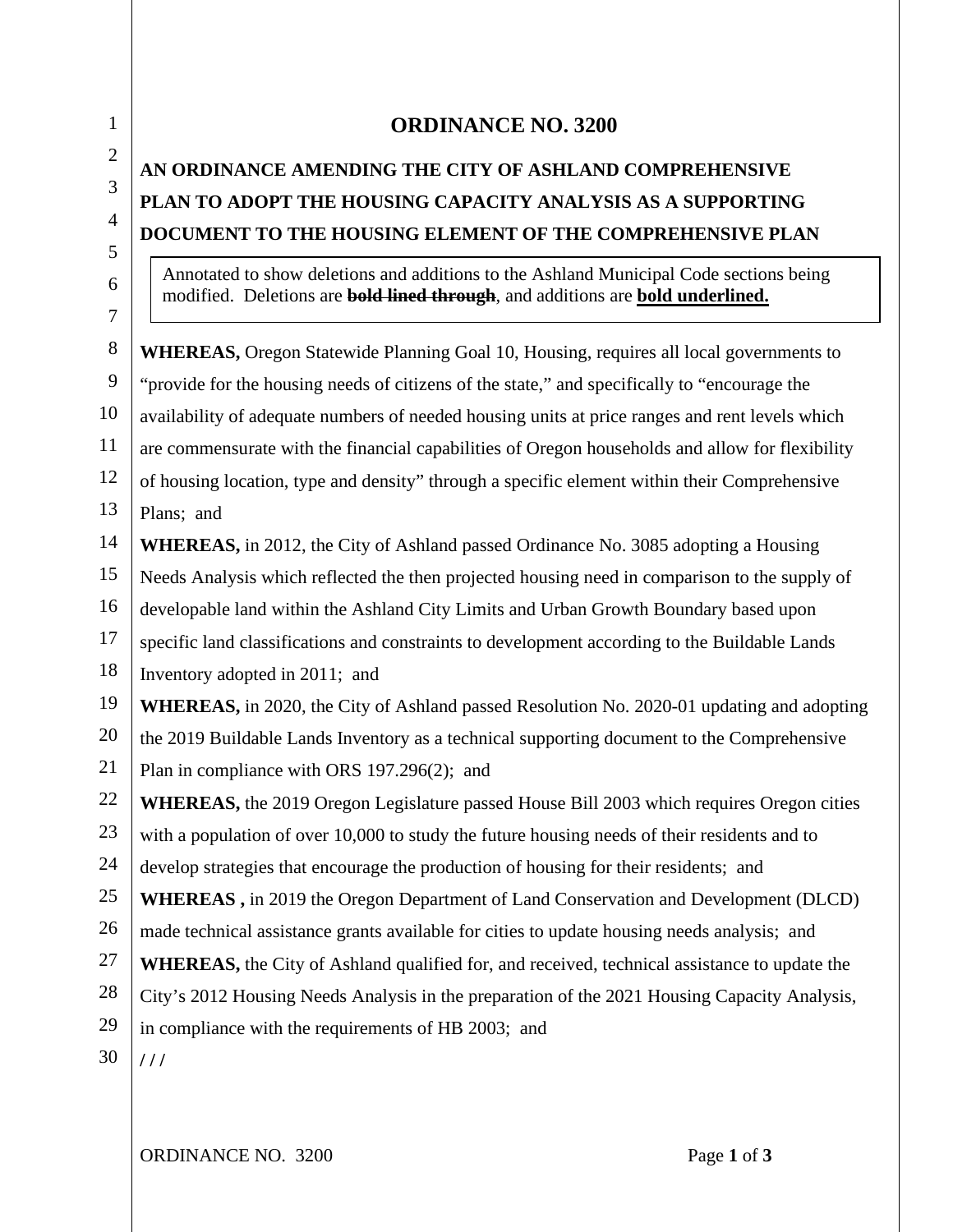| $\mathbf{1}$   | <b>WHEREAS</b> , the 2021 Housing Capacity Analysis updates information regarding land supply,       |  |  |  |  |
|----------------|------------------------------------------------------------------------------------------------------|--|--|--|--|
| $\overline{2}$ | population growth, household demographics, housing supply, and housing costs to assist the City      |  |  |  |  |
| 3              | of Ashland in addressing growth and needed housing within its urban growth boundary through          |  |  |  |  |
| $\overline{4}$ | the year 2041; and                                                                                   |  |  |  |  |
| 5              | <b>WHEREAS</b> , the development of the 2021 Housing Capacity Analysis involved citizen              |  |  |  |  |
| 6              | involvement in the form one virtual open house, four meetings of an ad-hoc advisory group,           |  |  |  |  |
| $\overline{7}$ | public study sessions with the Ashland City Council, Planning Commission, and Housing                |  |  |  |  |
| 8              | Commission to review key documents, review assumptions, and provide input during the                 |  |  |  |  |
| 9              | drafting of the analysis; and,                                                                       |  |  |  |  |
| 10             | <b>WHEREAS, the City of Ashland Planning Commission considered the above-referenced</b>              |  |  |  |  |
| 11             | recommended amendments to the Ashland Comprehensive Plan at a duly advertised public                 |  |  |  |  |
| 12             | hearing on July 13, 2021 and, following deliberations, unanimously recommended approval of           |  |  |  |  |
| 13             | the amendments; and                                                                                  |  |  |  |  |
| 14             | <b>WHEREAS</b> , the City Council of the City of Ashland conducted a duly advertised public hearing  |  |  |  |  |
| 15             | on the above-referenced amendments on August 3, 2021; and                                            |  |  |  |  |
| 16             | <b>WHEREAS</b> , the City Council of the City of Ashland, following the close of the public hearing  |  |  |  |  |
| 17             | and record, deliberated and conducted first and second readings approving adoption of the            |  |  |  |  |
| 18             | ordinance in accordance with Article X of the Ashland City Charter; and                              |  |  |  |  |
| 19             | <b>WHEREAS</b> , the City Council of the City of Ashland has determined that in order to protect and |  |  |  |  |
| 20             | benefit the health, safety and welfare of existing and future residents of the City, it is necessary |  |  |  |  |
| 21             | to amend the Ashland Comprehensive Plan in the manner proposed; that an adequate factual             |  |  |  |  |
| 22             | basis exists for the amendments; that the amendments are consistent with the Comprehensive           |  |  |  |  |
| 23             | Plan; and that such amendments are fully supported by the record of this proceeding.                 |  |  |  |  |
| 24             | THE PEOPLE OF THE CITY OF ASHLAND DO ORDAIN AS FOLLOWS:                                              |  |  |  |  |
| 25             | <b>SECTION 1.</b> The City of Ashland Comprehensive Plan Appendix entitled "Technical Reports"       |  |  |  |  |
| 26             | and Supporting Documents" (the Appendix) is attached hereto as <b>Exhibit A</b> and incorporated     |  |  |  |  |
| 27             | herein by this reference. Previously added support documents are acknowledged on this                |  |  |  |  |
| 28             | Appendix.                                                                                            |  |  |  |  |
| 29             | <b>SECTION 2.</b> The document entitled "The City of Ashland Housing Capacity Analysis (2021),"      |  |  |  |  |
| 30             | is attached hereto as Exhibit B and incorporated herein by this reference, is hereby added to the    |  |  |  |  |
|                | 111                                                                                                  |  |  |  |  |
|                |                                                                                                      |  |  |  |  |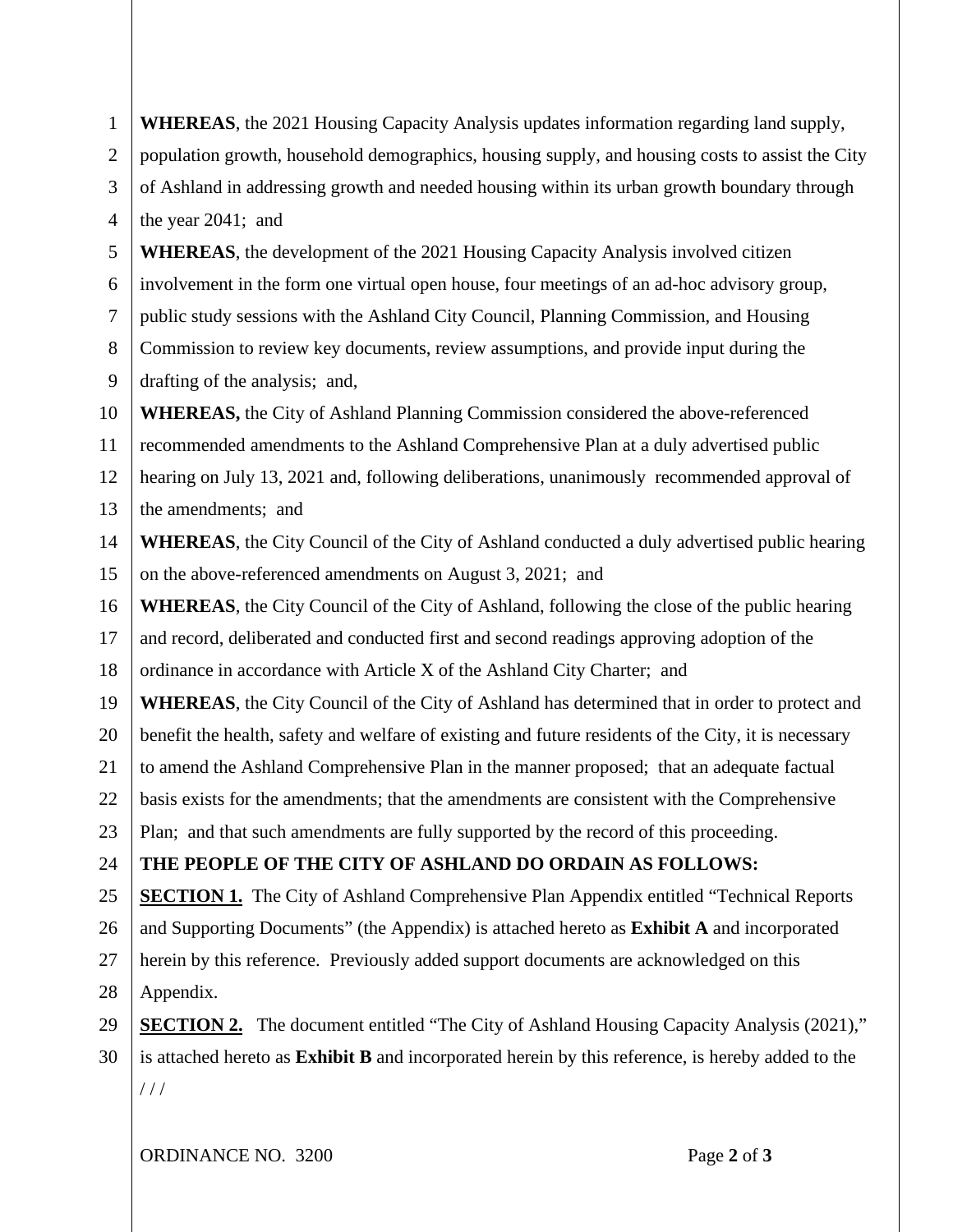| $\mathbf{1}$       | above-referenced Appendix to support Chapter VI, HOUSING, of the Comprehensive Plan.                   |                                |             |  |  |
|--------------------|--------------------------------------------------------------------------------------------------------|--------------------------------|-------------|--|--|
| $\overline{2}$     | <b>SECTION 3. Codification.</b> In preparing this ordinance for publication and distribution, the City |                                |             |  |  |
| 3                  | Recorder shall not alter the sense, meaning, effect, or substance of the ordinance, but within such    |                                |             |  |  |
| $\overline{4}$     | limitations, may:                                                                                      |                                |             |  |  |
| 5                  | (a) Renumber sections and parts of sections of the ordinance;                                          |                                |             |  |  |
| 6                  | (b) Rearrange sections;                                                                                |                                |             |  |  |
| 7                  | (c) Change reference numbers to agree with renumbered chapters, sections, or other parts;              |                                |             |  |  |
| 8                  | (d) Delete references to repealed sections;                                                            |                                |             |  |  |
| 9                  | (e) Substitute the proper subsection, section, or chapter numbers;                                     |                                |             |  |  |
| 10                 | (f) Change capitalization and spelling for the purpose of uniformity;                                  |                                |             |  |  |
| 11                 | (g) Add headings for purposes of grouping like sections together for ease of reference; and            |                                |             |  |  |
| 12                 | (h) Correct manifest clerical, grammatical, or typographical errors.                                   |                                |             |  |  |
| 13                 | <b>SECTION 4.</b> Severability. Each section of this ordinance, and any part thereof, is severable,    |                                |             |  |  |
| 14                 | and if any part of this ordinance is held invalid by a court of competent jurisdiction, the            |                                |             |  |  |
| 15                 | remainder of this ordinance shall remain in full force and effect.                                     |                                |             |  |  |
| 16                 |                                                                                                        |                                |             |  |  |
| 17                 |                                                                                                        |                                |             |  |  |
| 18                 |                                                                                                        | ATTEST:                        |             |  |  |
| 19                 |                                                                                                        |                                |             |  |  |
| 20                 |                                                                                                        |                                |             |  |  |
| 21                 |                                                                                                        | Melissa Huhtala, City Recorder |             |  |  |
| 22                 |                                                                                                        |                                |             |  |  |
| 23                 |                                                                                                        |                                |             |  |  |
| 24                 |                                                                                                        |                                |             |  |  |
| 25                 |                                                                                                        | Julie Akins, Mayor             |             |  |  |
| 26                 |                                                                                                        |                                |             |  |  |
| 27                 | Reviewed as to form:                                                                                   |                                |             |  |  |
| 28                 |                                                                                                        |                                |             |  |  |
| 29                 |                                                                                                        |                                |             |  |  |
| 30                 | Katrina L. Brown, Interim City Attorney                                                                |                                |             |  |  |
|                    |                                                                                                        |                                |             |  |  |
|                    |                                                                                                        |                                |             |  |  |
| ORDINANCE NO. 3200 |                                                                                                        |                                | Page 3 of 3 |  |  |
|                    |                                                                                                        |                                |             |  |  |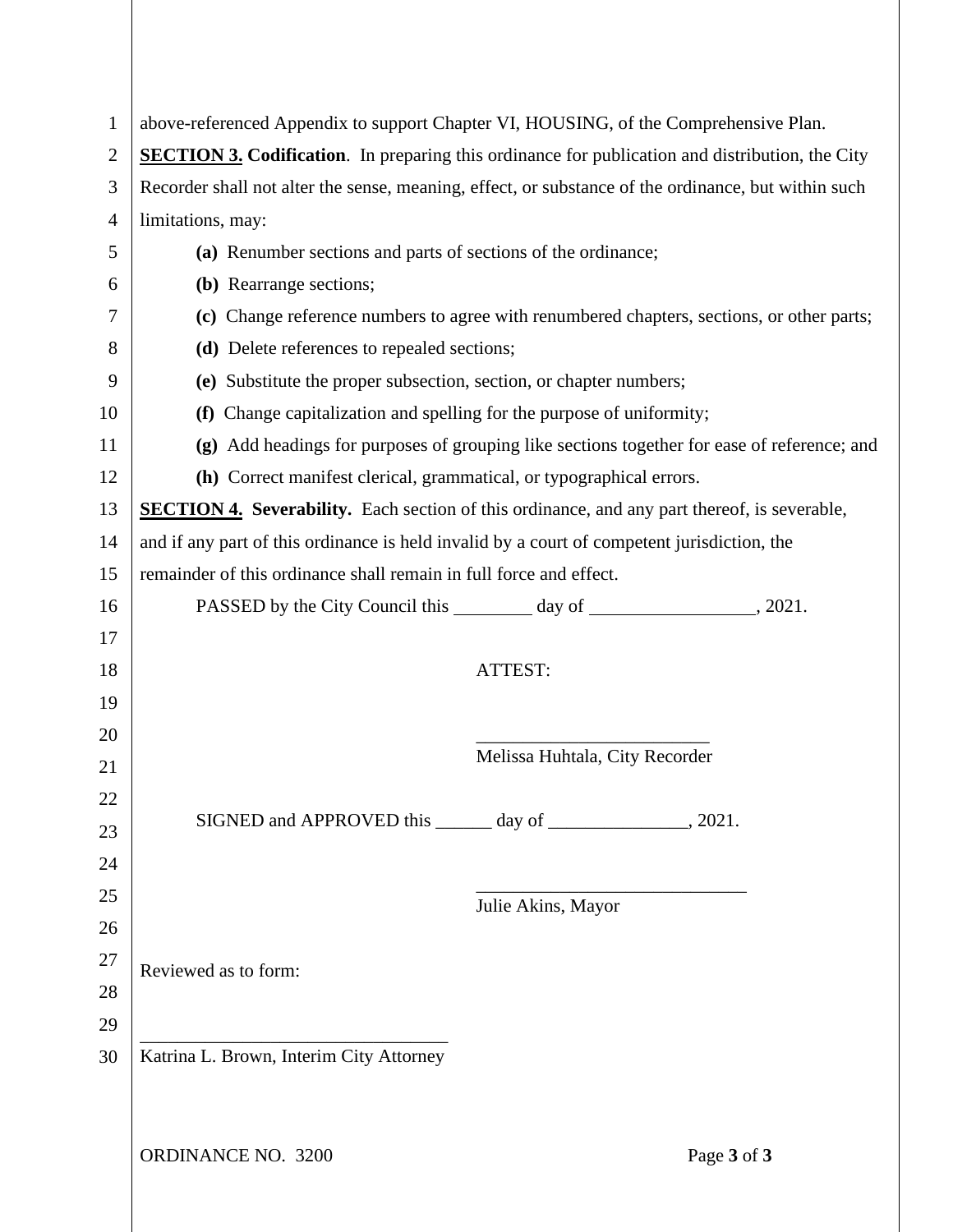#### **BEFORE THE CITY COUNCIL CITY OF ASHLAND, JACKSON COUNTY, OREGON**

#### **August 17, 2021**

In the Matter of Planning Action PA-L-2021-00011 Relating to Amendments to the Ashland Comprehensive Plan to Adopt the 2021-2041 Housing Capacity Analysis as a Technical Supporting Document to Chapter VI [Housing Element].

) FINIDNGS OF ) FACTAND ) CONCLUSIONS OF ) LAW  $\mathcal{L}$  $\mathcal{L}$ )

#### **PURPOSE:**

The adoption of the 2021 Housing Capacity Analysis replaces the previously approved 2012 Housing Needs Analysis which contains data and projections relating to housing needs which are longer representative of existing conditions within the city. e to better reflect current conditions. The 2021 Housing Capacity Analysis presents current information which better reflects current conditions including land supply, household characteristics and demographics, housing market data, population growth rates, and needed housing types.

#### **PUBLIC HEARINGS:**

An extensive public involvement process was undertaken to understand the existing housing and demographic conditions within the community, and to develop the 2021 Housing Capacity Analysis. In total there have been seven public meetings, a virtual public open house and community survey, four meetings of an ad-hoc advisory committee, where the viewpoints of a variety of participants including the general public, housing providers, appointed Commissioners, and the City Council have informed the development of the Housing Capacity Analysis.

A Public Hearing was held at The Housing and Human Services Commission on June 24, 2021. A Public Hearing was held at the Planning Commission on July 13, 2021. The City Council held a public hearing on August 3, 2021 and held a study session on May 19, 2021.

Newspaper notices were published in accordance with AMC 18.5.1.070.D.3 in the Ashland Tidings on June 18, 2021 prior to the July 13, 2021 Planning Commission public hearing and in advance of the August 3, 2021 City Council public hearing and first reading of the ordinance. Notice of a proposed change to a Comprehensive Plan was sent to the Oregon Department of Land Conservation and Development on June 1, 2021.

#### **REVIEW CRITERIA**

The decision of the City Council together with the recommendation by the Planning Commission was based on consideration and findings of consistency with the following factors.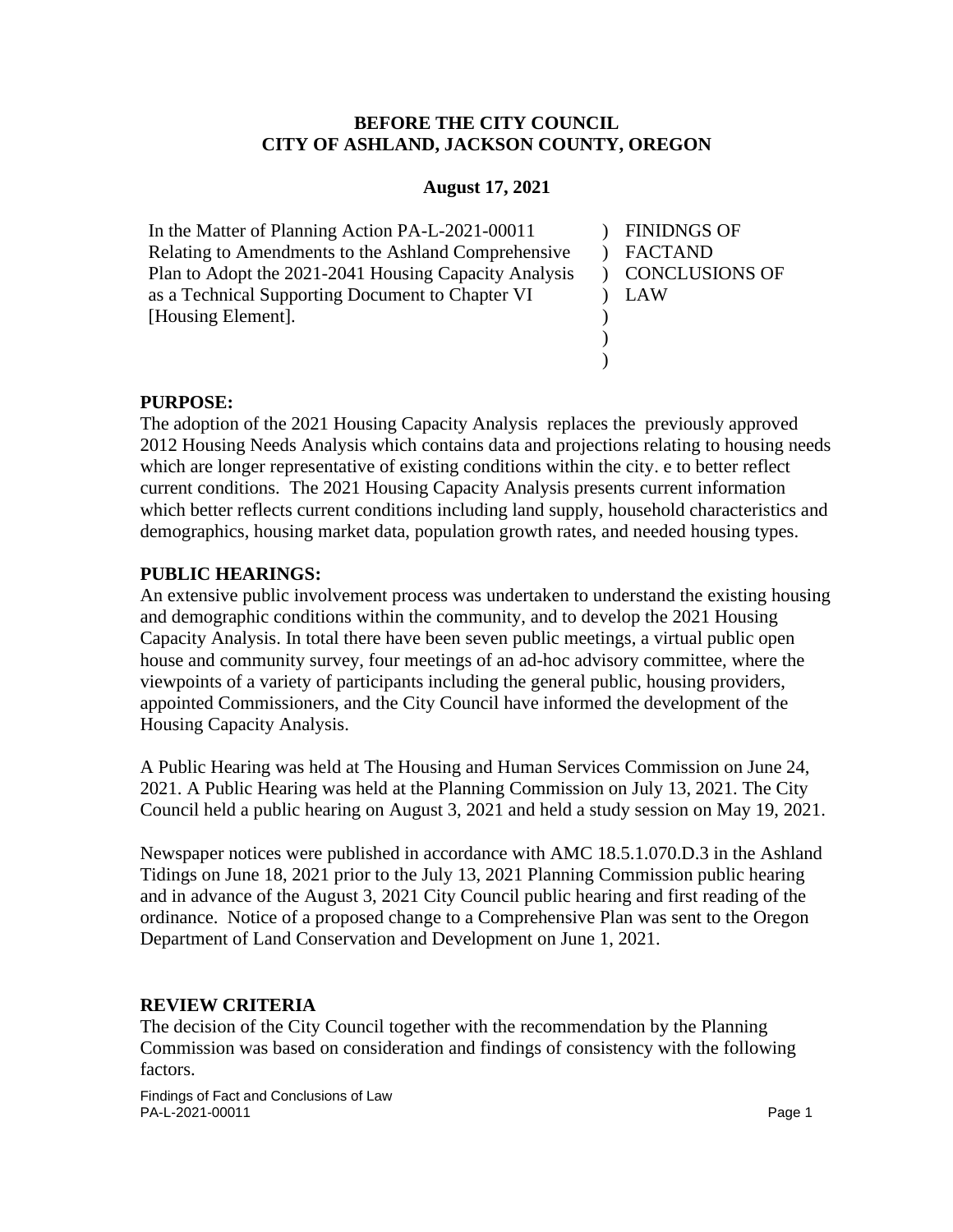- A. Consistency with City of Ashland Requirements for Legislative Amendments in AMC 18.5.9.020.B
- B. Consistency with City of Ashland Comprehensive Plan and other applicable City of Ashland Goals and Policies
- C. Consistency with Oregon land use laws, regulations including Oregon House Bill 2003.

# **EVALUATION AND COUNCIL FINDINGS:**

The City Council considered the public testimony and written comments provided at the public hearing, as well as comments received online through the community survey relating to the Housing Capacity Analysis.

The City Council finds the proposed amendments to the Comprehensive Plan Housing Element to include the 2021-2041 Housing Capacity Analysis as a technical support document is supported by the minutes from the Housing and Human Services Commission and Planning Commission public hearings as included in the record, the Planning Staff Report for Planning Action PA-L-2021-00011, the 2019 Buildable Lands Inventory, and the 2018-2068 Jackson County coordinated population forecast (Population Research Center PSU).

#### *A. Consistency with City of Ashland Requirements for Legislative Amendments in AMC 18.5.9.020.B.*

- B. Type III. It may be necessary from time to time to make legislative amendments in order to conform with the Comprehensive Plan or to meet other changes in circumstances or conditions. The Type III procedure applies to the creation, revision, or large-scale implementation of public policy requiring City Council approval and enactment of an ordinance; this includes adoption of regulations, zone changes for large areas, zone changes requiring comprehensive plan amendment, comprehensive plan map or text amendment, annexations (see chapter 18.5.8 for annexation information), and urban growth boundary amendments. The following planning actions shall be subject to the Type III procedure.
	- 1. Zone changes or amendments to the Zoning Map or other official maps, except where minor amendments or corrections may be processed through the Type II procedure pursuant to subsection 18.5.9.020.A, above.
	- 2. Comprehensive Plan changes, including text and map changes or changes to other official maps.
	- 3. Land Use Ordinance amendments.
	- 4. Urban Growth Boundary amendments.

Findings of Fact and Conclusions of Law PA-L-2021-00011 Page 2 AMC 18.5.9.020.B permits legislative amendments to meet changes in circumstances and conditions. The Council finds that the original 2012 Housing Needs Analysis, which was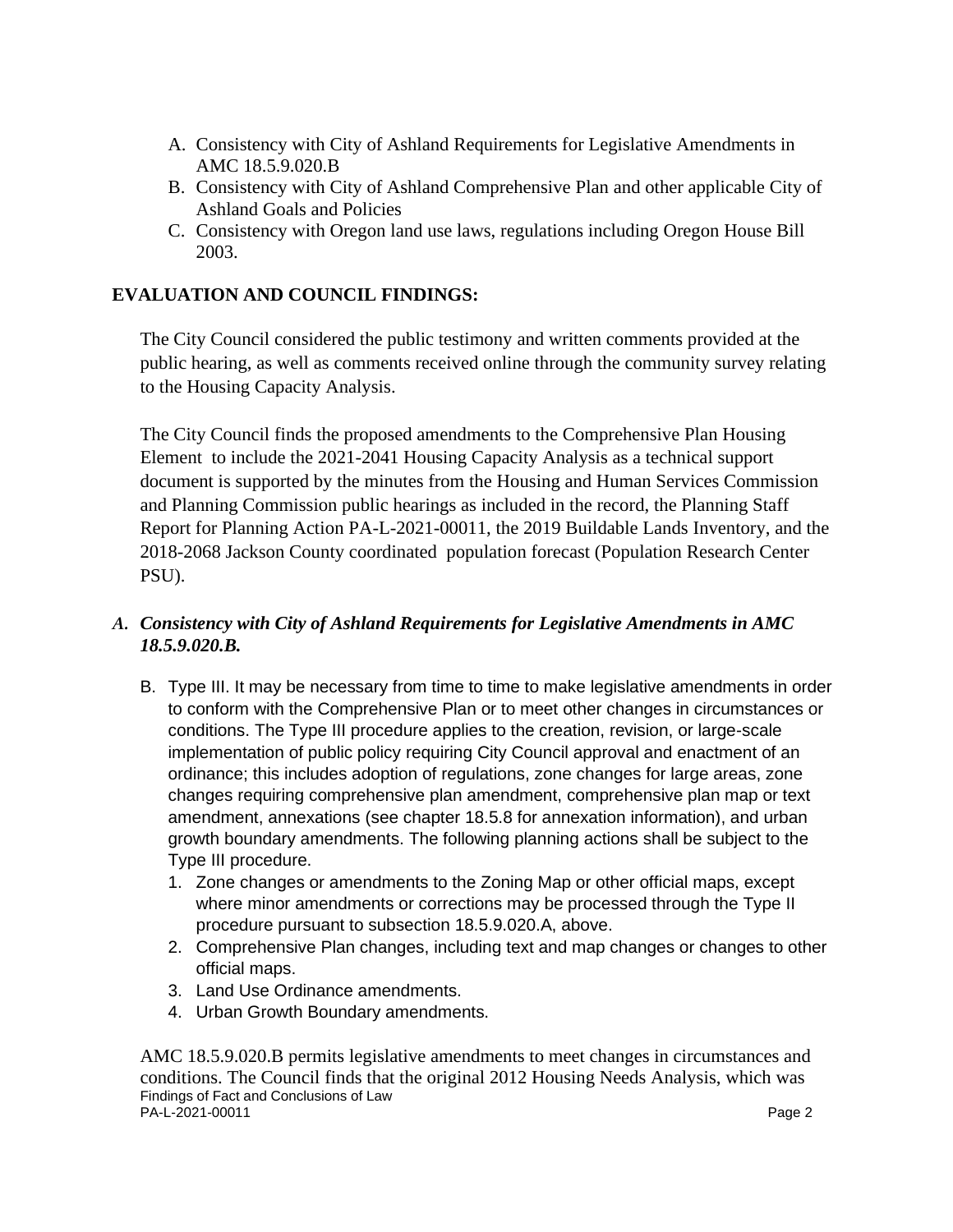adopted on September 3, 2013 (OPRD#3085), contains language and data that was limited to specific time periods and conditions which are no longer representative of existing conditions within the city.

The City Council finds and determines that the amendment to Comprehensive Plan Housing Element to include the 2021 Housing Capacity Analysis as a technical support document is consistent with the requirements for Legislative Amendments in AMC 18.5.9.020.B.

#### *B. Consistency with the Ashland Comprehensive Plan and other applicable City of Ashland Goals and Policies*

The City's Comprehensive Plan was acknowledged by the State of Oregon. The City follows the post-acknowledgement plan amendment (PAPA) process to update the Plan with new state and regional regulations as necessary and relies in part upon these prior state review processes to demonstrate compliance with all necessary requirements.

The ordinance amendments of PA-L-2021-00011 are consistent with the Ashland Comprehensive Plan. The Housing Element of the Ashland Comprehensive Plan was amended and acknowledged in 2019 and includes the following goals which are applicable to the ordinance amendments:

*Goal 1: Ensure a range of different dwelling types that provide living opportunities for the total cross section of Ashland's population.* 

The Council finds that the data provided in the 2021-2041 Housing Capacity Analysis will better inform policies and land use ordinances to be considered to provide for a mix of housing types that are attractive and to a diversity of ages, incomes, household sizes, and household types.

*Goal 2 : Support the creation and preservation of housing that is affordable to low and moderate income households and that is commensurate with the incomes of Ashland's workforce.*

The Council finds that the data provided in the 2021-2041 Housing Capacity Analysis will better inform policies and land use ordinances to be considered relating to the need for, and provision of, low- and moderate-income housing units in Ashland.

#### *Goal 3: Encourage the development of housing in ways that protect the natural environment and encourage development patterns that reduce the effects of climate change.*

The Council finds the data provided in the 2021-2041 Housing Capacity Analysis relating to available land supply follows the concept that density should decrease on physically and environmentally constrained lands. The Buildable Land Inventory excluded significantly constrained lands from the inventory to ensure such lands are not relied upon for future housing supply including floodplain lands, severe constraints hillside lands, wetlands, and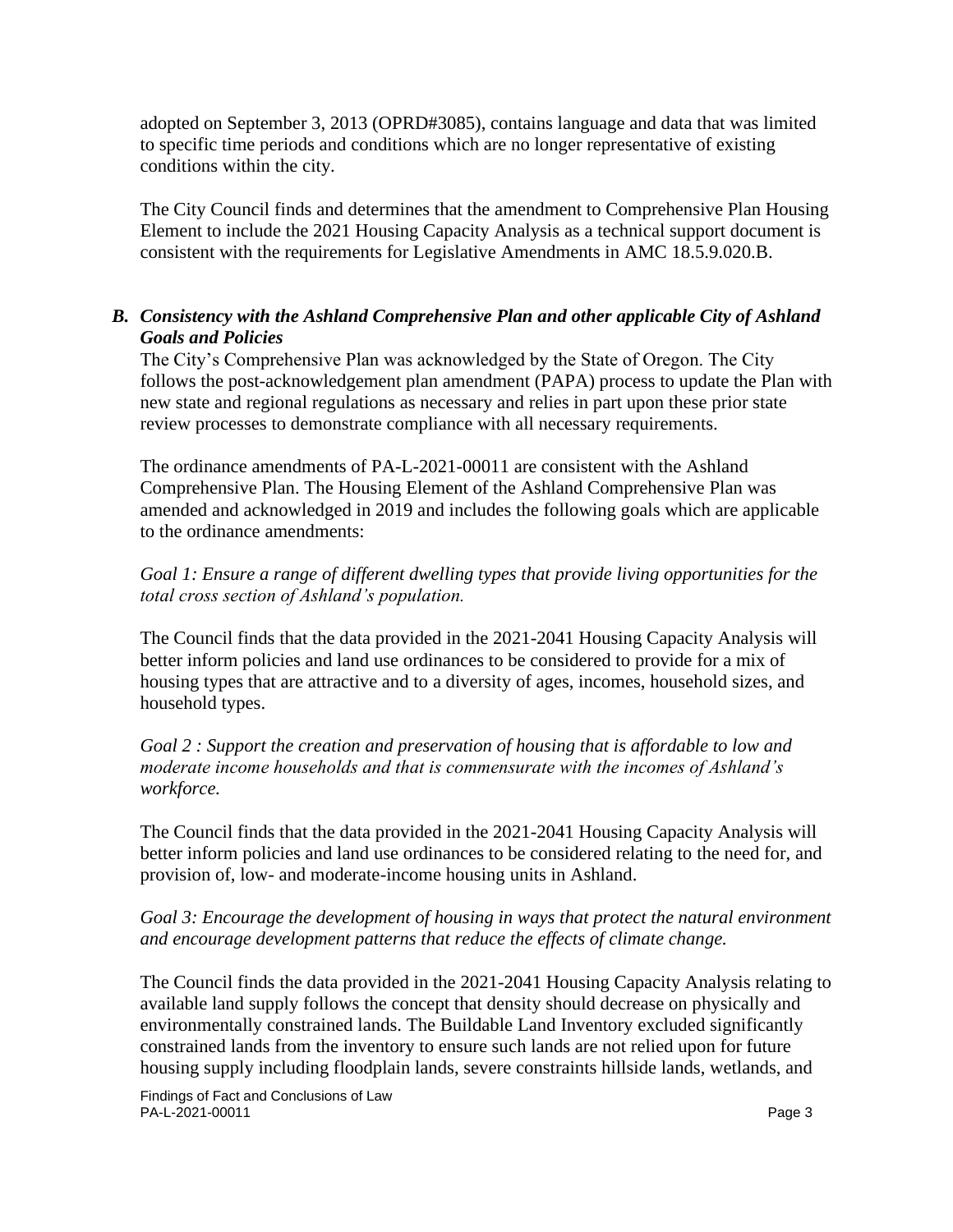water resource protection areas. This approach is consistent with the City of Ashland's adopted *2017 Climate Energy Action Plan* which clarified that preservation of natural areas supports community resilience to climate change impacts and is thus considered beneficial to the community. The ability to transfer a site's allowable density from unbuildable or protected areas onto developable portions of a property was considered in the assessment of housing capacity which further maximizes the dwelling unit capacity of existing land resources, while conserving habitat and environmentally sensitive areas.

#### *Goal 4: Forecast and plan for changing housing needs over time in relation to land supply and housing production.*

The Council finds that the 2021-2041 Housing Capacity Analysis quantifies the city's existing and projected needed housing under statewide planning goals and rules related to housing by type, mix, affordability and density range. The analysis further determines the number of units and amount of land needed for each needed housing type for the next 20 years.

The Council finds that the City has Ashland has sufficient land to accommodate its housing forecast between 2021 and 2041 and can accommodate growth (858 dwelling units) over the next 20-years with a surplus of capacity.

The Council finds that Ashland has unmet housing needs for households with extremely-low and very-low-income households, as well as households with low- and middle-income. The forecast shows 273 of Ashland's new households by the year 2041 will have incomes of \$32,600 (in 2019 dollars) or less, and about 127 of Ashland's new households will have incomes between \$32,600 and \$52,000. To accommodate future households, Ashland will need more diverse housing types to meet these housing needs for lower income households and address demographic changes. The Housing Capacity Analysis report outlines needed housing types over the planning period including rental and ownership opportunities such as: small single-family detached housing, accessory dwelling units, cottage housing, townhouses, duplexes, tri- and quad-plexes, and apartments. Ashland will need to develop a Housing Production Strategy to include specific implementation strategies to address Ashland's unmet housing needs.

#### *C. Consistency with Oregon land use laws.*

**Statewide Planning Goal 1** ‐"Citizen Participation": *"To develop a citizen involvement program that insures the opportunity for citizens to be involved in all phases of the planning process."*

The actions taken by this ordinance do not amend or affect Ashland's state acknowledged citizen involvement program. Therefore, Statewide Planning Goal 1 does not directly apply to these City actions. The City's citizen involvement program was adopted into the Ashland Land Use Ordinance (Chapter 18.5.9) which includes a formal land use review procedure with public notification, meetings and hearings. The public engagement actions for the land use regulation changes were completed consistently with the acknowledged citizen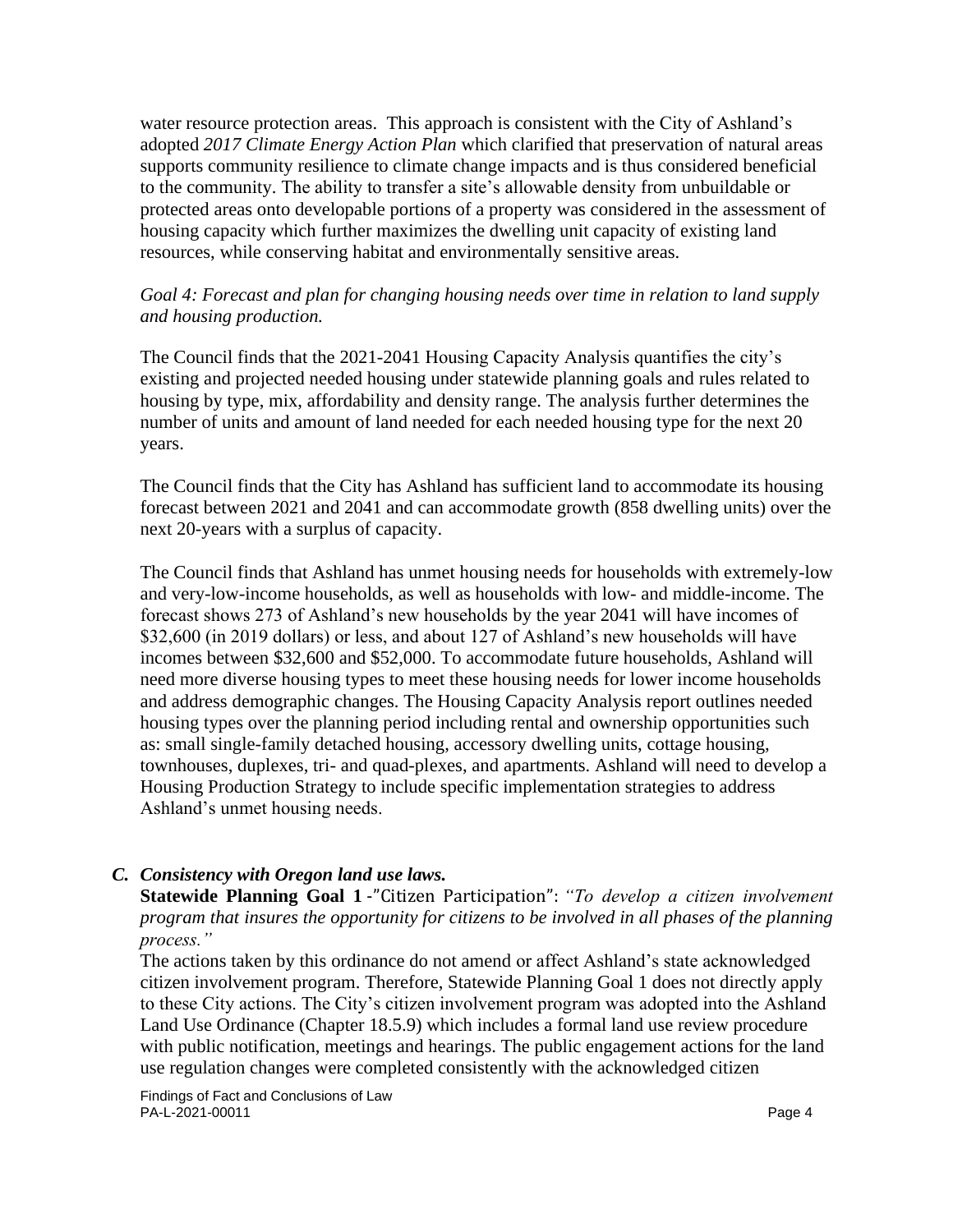involvement program to ensure that citizens had opportunities to be involved in the process. Based on the information contained within the record, and facts and findings in support of the proposed land use ordinance amendments, the City has conducted the planning process in compliance with Ashland's adopted review procedures and in compliance with statewide planning Goal 1. Therefore, the adoption of the HCA is consistent with Goal 1.

**Statewide Planning Goal 2**: "Land Use Planning": This goal is to establish a land use planning process and policy framework as a basis for all decisions and actions related to use of land and to insure an adequate factual basis for such decisions and actions. The City of Ashland Comprehensive Plan and its implementation measure, the Ashland Land Use Ordinance, were adopted by the Ashland City Council after public hearings and have been acknowledged by the Department of Land Conservation and Development. Opportunities for review and comment by citizens and affected governmental units were provided during preparation, review, and revision of the plan and implementing ordinances. The 2021-2041 Housing Capacity Analysis (HCA) identifies housing capacity and land supply in order to provide an adequate factual basis for future land use ordinance amendments or policy decisions and actions. The HCA does not propose any specific land use ordinance amendments. Therefore, the adoption of the HCA is consistent with Goal 2.

**Statewide Planning Goal 3**: "Agricultural Lands": The areas addressed in the 2021-2041 Housing Capacity Analysis are entirely located within the City's Urban Growth Boundary. The area is currently designated for urban development and will remain as such. No agricultural lands will be affected by the adoption of the HCA. Therefore, Goal 3 is not applicable.

**Statewide Planning Goal 4**: "Forest Lands': The areas addressed in the 2021-2041 Housing Capacity Analysis are located within the City's Urban Growth Boundary. The area is designated for urban development. Moreover, the affected areas do not contain any designated forest lands. Therefore, Goal 4 is not applicable.

**Statewide Planning Goal 5**: "Open Spaces, Scenic and Historic Areas and Natural Resources": The 2021-2041 Housing Capacity Analysis does not propose any land use amendments or authorize any development which would have any impact on such open space, scenic, or historic resources. The HCA provides data to inform future development of housing strategies intended to address Ashland's housing needs. No changes to existing standards are currently proposed Any future land use ordinance amendments would be subject to a legislative review and would need to address potential impacts upon open space, scenic and historic resources. Therefore, the adoption of the HCA is consistent with Goal 5.

**Statewide Planning Goal 6**: "Air, Water and Land Resources Quality": Because the 2021- 2041 Housing Capacity Analysis is a technical document, without any change to existing goals, policies, or land use requirements, the adoption of the analysis will not serve to increase the waste already anticipated within the City's Urban Growth Boundary. The findings concerning the City of Ashland's Comprehensive Plan Environmental Element are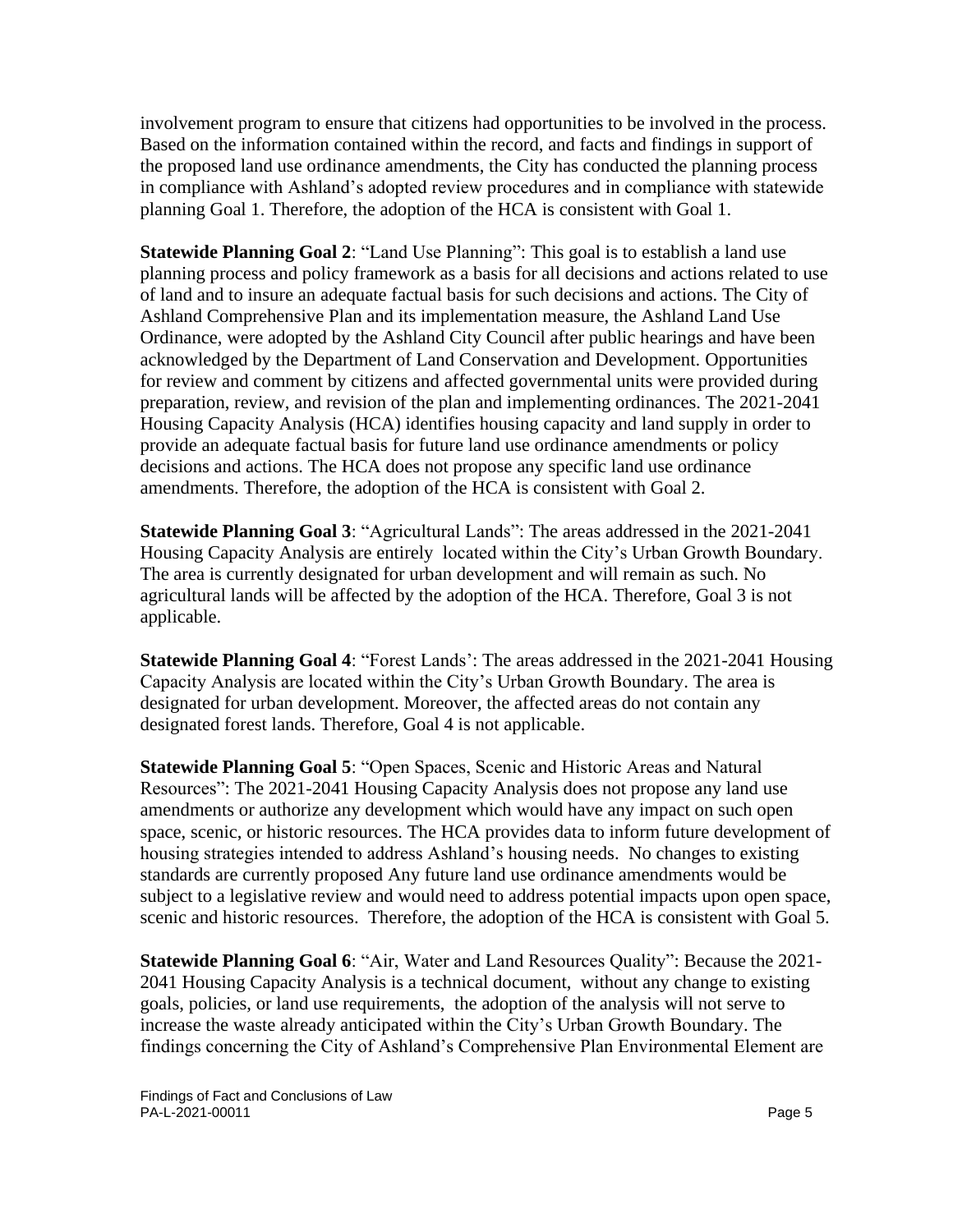incorporated herein by this reference. Therefore, the adoption of the HCA is consistent with Goal 6.

**Statewide Planning Goal 7**: "Areas Subject to Natural Disasters and Hazards": The City has acknowledged ordinance standards relating to development in Natural Hazard areas including steep slopes, floodplains, wildfire areas, and other physically constrained lands. The 2021-2041 Housing Capacity Analysis does reference the land supply put forth in the adopted 2019 Buildable Lands Inventory (BLI). The BLI classifies the development potential of lands within Natural Hazard areas based on existing standards. The HCA does not authorize, or exempt, any development inconsistent with these natural hazard standards. The findings concerning the Natural Hazard Element are incorporated herein by this reference. Therefore the adoption of the HCA is consistent with Goal 7.

**Statewide Planning Goal 8**: "Recreational Needs" The adoption of the Housing Capacity Analysis does not authorize any development inconsistent with the recreational needs of the community, region, or state. Therefore, the adoption of the HCA is are consistent with Goal 8.

**Statewide Planning Goal 9**: "Economic Development" The adoption of the Housing Capacity Analysis does not affect the availability of land suitable for industrial and commercial development. The findings concerning the Economic Element are incorporated herein by this reference. Therefore, Therefore, the adoption of the HCA is consistent with Goal 9.

**Statewide Planning Goal 10**: "Housing ‐*To provide for the housing needs of citizens of the state."*: The City's acknowledged Comprehensive Plan is required to be consistent with the State of Oregon's Goal 10, which specifies that each city must plan for all needed housing types (OAR 660-015-0000(10)). The statewide housing goal further specifies that each city must plan for and accommodate needed housing types:.

*"…plans shall encourage the availability of adequate numbers of needed housing units at price ranges and rent levels which are commensurate with the financial capabilities of Oregon households and allow for flexibility of housing location, type and density."*

The State requires each city to inventory its buildable residential lands, project future housing needs, and provide the appropriate types and amounts of land within the urban growth boundary necessary to meet those needs. The City of Ashland has an acknowledged Buildable Lands Inventory (2019) and in combination with the 2021-241 Housing Capacity Analysis report, these technical documents provide a factual basis for determining and quantifying needed housing types and available land supply. The City already has acknowledged zoning ordinance standards relating to residential development including provisions for housing density, setbacks, parking requirements, lot coverage, types, and development in environmentally of physically constrained areas.

The adoption of the 2021-2041 Housing Capacity Analysis does not implement any land use ordinance amendments relating to these general residential development standards or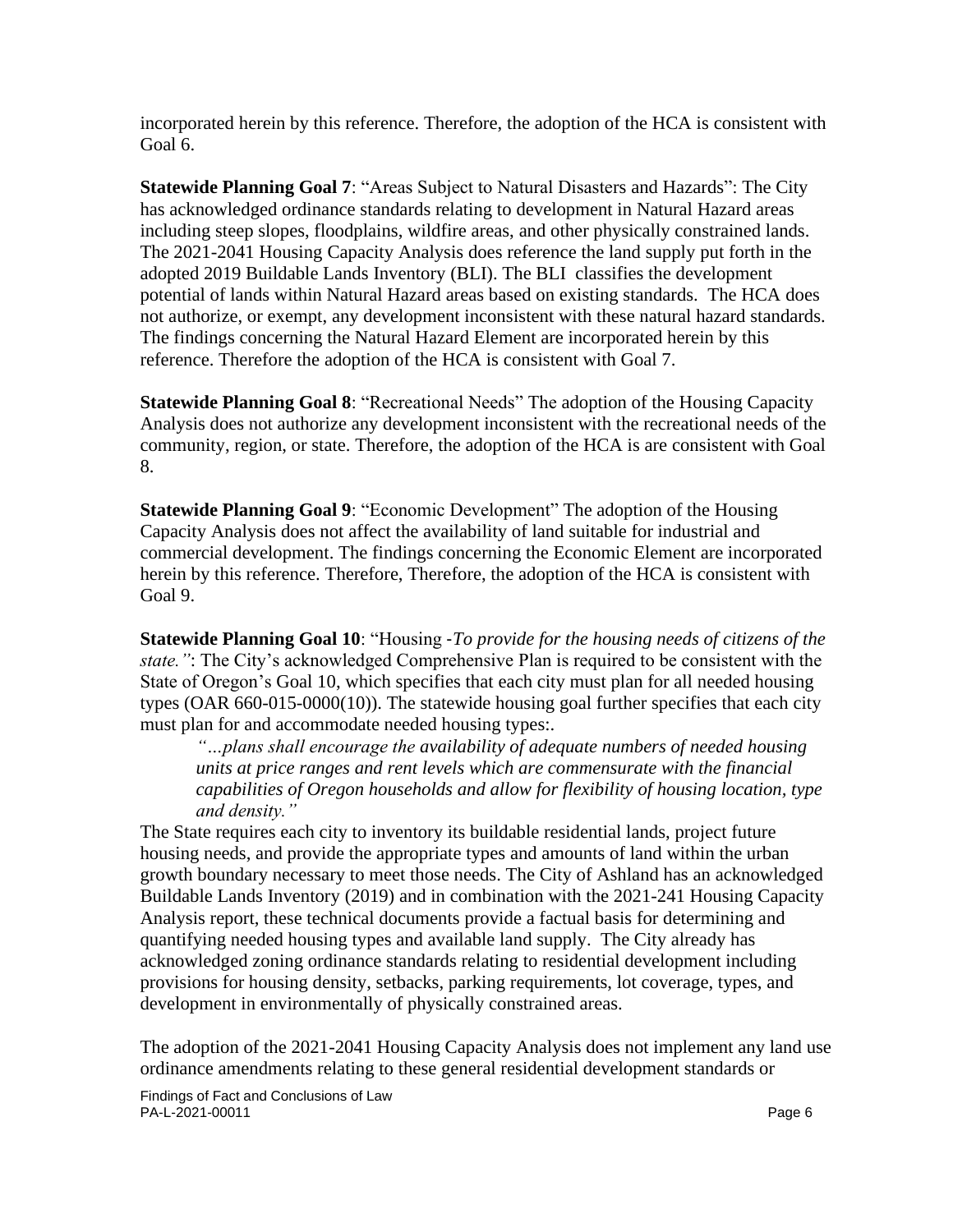authorize development inconsistent with these established requirements. The 2021-2041 HCA report demonstrates Ashland's Urban Growth Boundary contains a surplus of buildable land which is appropriately zoned to accommodate the variety of housing types necessary to house the City's projected population over the next 20 years.

The City Council finds that the adoption of the 2021-2041 Housing Capacity Analysis supported by the adopted Housing Element of the City of Ashland Comprehensive Plan (2019) which sets forth local goals and policies that are consistent with Goal 10.

**Statewide Planning Goal 11**: "Public Facilities and Services": Existing City water and sewer infrastructure and treatment facilities will not be affected by the adoption of the Housing Capacity Analysis, nor will their ability to serve surrounding properties be affected, because the analysis does not authorize any uses not already allowed by the zoning ordinance. The findings concerning the Public Services and Utilities Element are incorporated herein by this reference. Therefore, the adoption of the HCA is consistent with Goal 11.

**Statewide Planning Goal 12**: "Transportation": The adoption of the Housing Capacity Analysis (HCA) is consistent with the City's Comprehensive Plan and Transportation System Plan because the HCA does not authorize any development inconsistent with existing standards and would therefore not adversely affect any transportation facility. The findings concerning the Transportation Element are incorporated herein by this reference, therefore, the adoption of the HCA is consistent with Goal 12.

**Statewide Planning Goal 13**: "Energy Conservation": The adoption of the Housing Capacity Analysis does alter the development potential already allowed through existing standards, and therefore will not have any effect on Energy Conservation. The findings concerning the Energy Element are incorporated herein by this reference. Therefore, the adoption of the HCA is consistent with Goal 13.

**Statewide Planning Goal 14**: "Urbanization": The adoption of the Housing Capacity Analysis does decrease or increase the density of housing to be developed within the Urban Growth Boundary. The HCA demonstrates that the City has an adequate supply of land within the existing Urban Growth Boundary to accommodate Ashland's Housing needs through 2041. Land Use ordinance amendments that may be considered in the future intended to address increases in housing capacity for specific housing types will be addressed through a separate legislative process as the Housing Capacity Analysis report does not set policy or implement any land use ordinance amendments. The findings concerning the Comprehensive Plan Land Use Element, Housing Element and Urbanization Element are incorporated herein by this reference. Therefore, the amendments are consistent with Goal 14.

**Statewide Planning Goal 15**: "Willamette River Greenway" The affected areas are not located within or adjacent to the Willamette River Greenway. Therefore, Goal 15 is not applicable.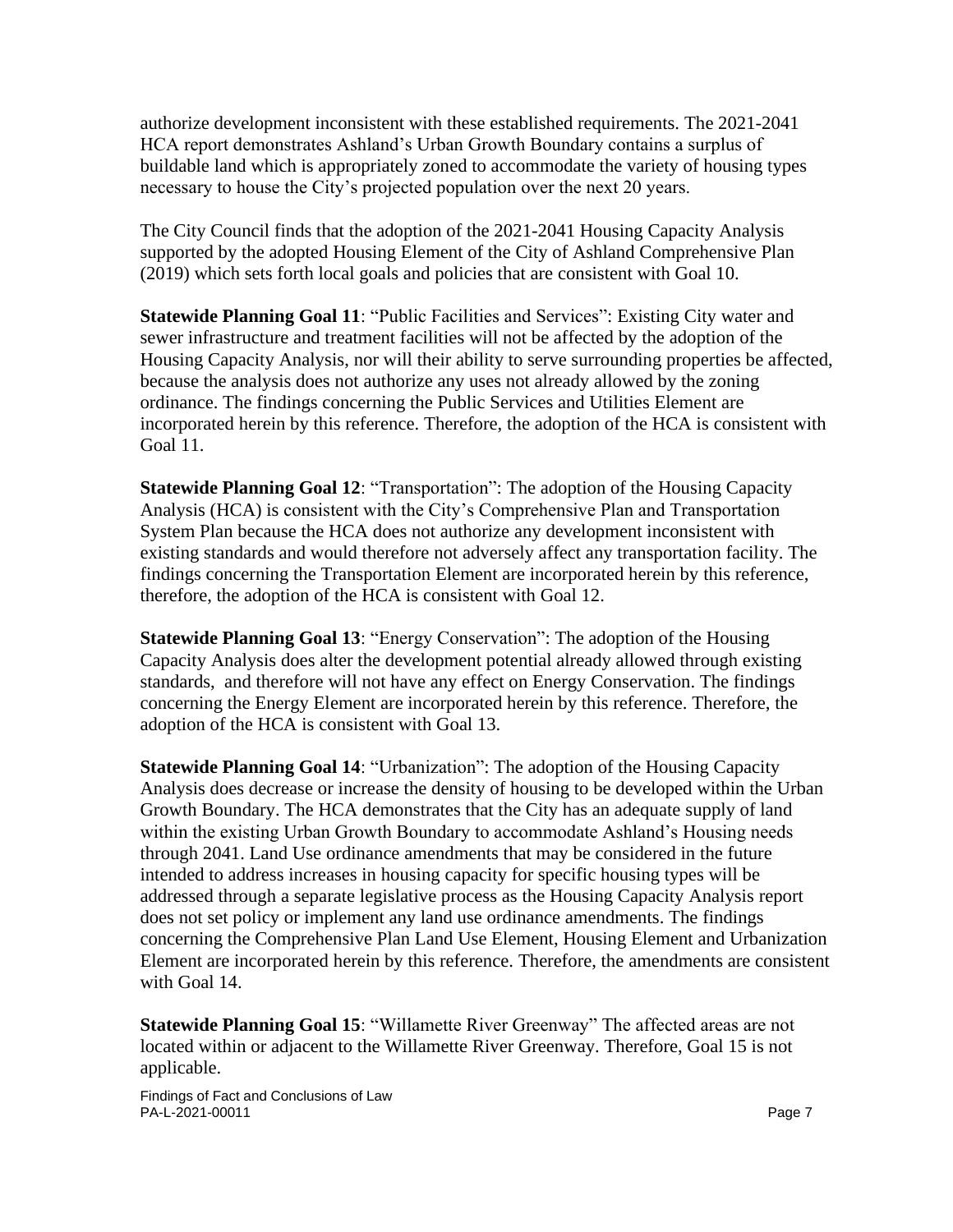**Statewide Planning Goal 16**: 'Estuarine Resources' The affected areas are not located within the or adjacent to a designated estuarine resource. Therefore, Goal 16 is not applicable.

**Statewide Planning Goal 17:** "Coastal Shorelands" There are no coastal shorelands within the vicinity of Ashland, therefore, Goal 17 is not applicable.

**Statewide Planning Goal 18**: "Beaches & Dunes" There are no designated beaches or dunes within the vicinity of Ashland, therefore, Goal 18 is not applicable.

**Statewide Planning Goal 19: "Ocean Resources" There are no designated ocean resources** within the vicinity of Ashland, therefore, Goal 19 is not applicable.

#### **OVERALL COUNCIL CONCLUSIONS**

The City Council finds and determines the approval criteria for this decision have been fully met, based on the detailed findings set forth herein and analysis of the Planning Commission, together with all staff reports, addenda and supporting materials in the whole record. Specifically, the Council finds that the amendments to the Comprehensive Plan Housing Element to adopt the 2021-2041 Housing Capacity Analysis are consistent with City of Ashland requirements for Legislative Amendments in AMC 18.5.9.020.B.

The Council finds that the adoption of the 2021-2041 Housing Capacity Analysis is consistent with applicable *Ashland Comprehensive Plan Goals and Polic*ies and other City of Ashland Goals and Policies*,* and is consistent Oregon land use laws and regulations.

Accordingly, based on the above Findings of Fact and Conclusions of Law, and based upon the evidence in the whole record, the City Council hereby APPROVES Planning Action PA-L-2021-00011 relating to the ADOPTION of the amendments to the Ashland Comprehensive Plan, as reflected in Ordinance No. 3200.